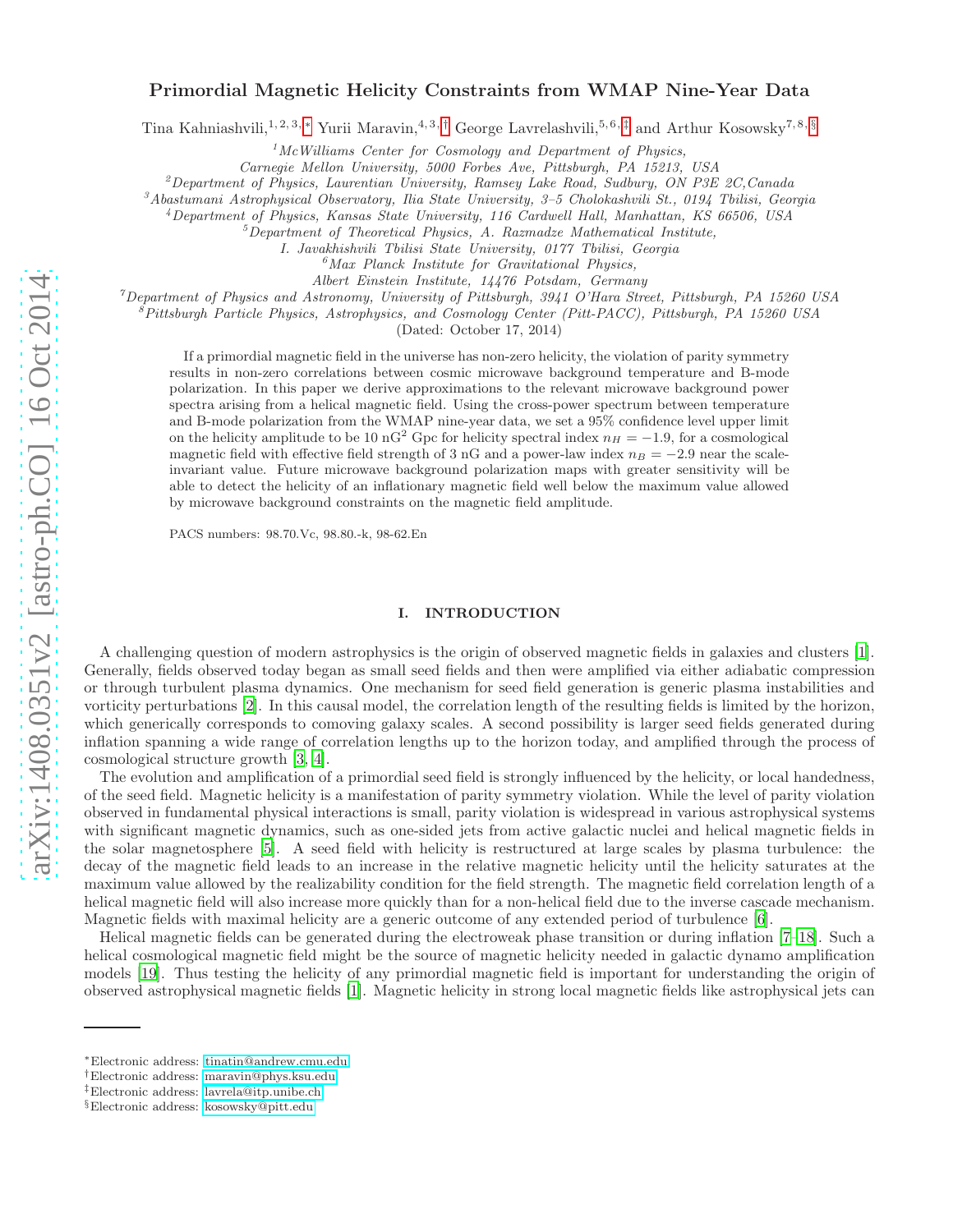be deduced from the polarization of synchrotron radiation [\[20,](#page-9-2) [21](#page-9-3)]. For cosmological magnetic helicity the detection issue is more difficult, because the field strengths are much lower and the observational effects more subtle.

The most direct probe of any cosmological magnetic fields is their effect on the cosmic microwave background radiation, and particularly its polarization. The microwave background linear polarization is conventionally decomposed into E-mode (parity-even) and B-mode (parity-odd) components [\[22,](#page-9-4) [23\]](#page-9-5). A non-helical magnetic field contributes to all of the parity-even power spectra, those correlating E with itself and B with itself, in addition to E with the microwave temperature T and the temperature with itself. These contributions were explicitly calculated in Ref. [\[24\]](#page-9-6), and have been used to constrain the amplitude of a primordial magnetic field [\[25](#page-9-7)[–32\]](#page-9-8). However, if a parity-violating helical magnetic field component is present, then it will contribute to the remaining parity-odd power spectra, namely EB or TB [\[33](#page-9-9)[–36\]](#page-9-10), which are identically zero for magnetic fields with zero helicity. Note that Faraday rotation by magnetic fields [\[37](#page-9-11)] imprints itself on the power spectrum and frequency spectrum of microwave background polarization, but is insensitive to helicity for a given magnetic field power spectrum [\[38](#page-9-12)[–41\]](#page-10-0).

Helical magnetic fields are perhaps the most natural parity-violating source of TB or EB correlations in the microwave background polarization [\[42](#page-10-1)[–49](#page-10-2)], but other more speculative parity-violating sources can also induce them. These include a Chern-Simons coupling of photons to another field [\[42](#page-10-1)[–44,](#page-10-3) [50](#page-10-4)[–52\]](#page-10-5), a homogeneous magnetic field [\[53](#page-10-6)[–56\]](#page-10-7), Lorentz symmetry breaking [\[57](#page-10-8)[–70\]](#page-10-9), or non-trivial cosmological topology [\[71](#page-10-10)[–74](#page-11-0)]. If some non-zero TB or EB correlation is detected, the corresponding angular power spectrum must be measured sufficiently well to distinguish between these possibilities.

In this paper we obtain upper limits on the helicity of a primordial magnetic field, using the nine-year WMAP constraints on any cross correlation between microwave background temperature and B-polarization [\[75\]](#page-11-1). Current polarization data is consistent with zero cosmological TB signal, as expected in the standard cosmological model. We compute the theoretical estimates of cross correlation given in Ref. [\[35\]](#page-9-13) and compare with the measured upper limits [\[75](#page-11-1)[–77\]](#page-11-2). Since we obtain only upper limits, we assume that magnetic helicity is the only possible parity-violating source present, which gives the most conservative helicity upper limits. For simplicity of calculation, we consider only the vector (vorticity) perturbations sourced by the magnetic field and neglect the tensor (gravitational wave) perturbations. This is a good approximation for angular multipoles  $l > 50$  [\[34\]](#page-9-14), and for this reason we use measured  $C_l^{TB}$  constraints only for  $l > 50$ ; the neglected large angular scales contain little total statistical weight in our constraints.

The outline of the paper is as follows: in Sec. II we review the main characteristics of a helical magnetic field and derive the vorticity perturbations. Section III gives the expression for  $C_l^{TB}$  due to these vorticity perturbations, and these are compared with the WMAP 9-year upper limits in Sec. IV. Implications and future experimental prospects are discussed in Sec. V. We employ natural units with  $\hbar = c = 1$  and gaussian units for electromagnetic quantities.

### II. PROPERTIES OF A COSMOLOGICAL MAGNETIC FIELD

We assume that a cosmological magnetic field was generated during or prior to the radiation-dominated epoch, with the energy density of the field being a first-order perturbation to the standard Friedmann-Lemaître-Robertson-Walker homogeneous cosmological model. We also assume that primordial plasma is a perfect conductor and thus the spatial and temporal dependence of the field separates:  $\mathbf{B}(\mathbf{x},t) = \mathbf{B}(\mathbf{x})/a(t)^2$  with  $a(t)$  the cosmological scale factor. The mean helicity density of the magnetic field is given by

$$
\mathcal{H}_B = \frac{1}{V} \int_V d\mathbf{x} \mathbf{A}(\mathbf{x}) \cdot \mathbf{B}(\mathbf{x}) = \frac{1}{V} \int_V d\mathbf{x} \mathbf{A}(\mathbf{x}) \cdot \nabla \times \mathbf{A}(\mathbf{x}), \tag{1}
$$

with **A** the vector potential, in the limit that the integral is over an infinite volume. An integral over a finite but large volume will approximate this helicity density. In general, magnetic helicity is a gauge-dependent quantity, because the vector potential A can be redefined by adding a gradient to it. However, the magnetic helicity is gauge invariant for periodic systems without a net magnetic flux, as shown in Ref. [\[78\]](#page-11-3). We assume that our universe can be well approximated by a large box with periodic boundary conditions, provided the dimension of the box is large compared to the Hubble length today. In this case, the magnetic helicity is a well-defined quantity.

A Gaussian random magnetic field is described by the two-point correlation function in wavenumber space as

<span id="page-1-0"></span>
$$
\langle B_m^*(\mathbf{k})B_n(\mathbf{k}')\rangle = (2\pi)^3 \delta^{(3)}(\mathbf{k} - \mathbf{k}') \left[ (\delta_{mn} - \hat{k}_m \hat{k}_n) P_B(k) + i\epsilon_{mnl} \hat{k}_l P_H(k) \right]. \tag{2}
$$

Here  $\hat{k}_m = k_m/k$  are the unit wavenumber components,  $\epsilon_{mnl}$  is the antisymmetric tensor, and  $\delta^{(3)}(\mathbf{k} - \mathbf{k}')$  is the Dirac delta function. We use the Fourier transform convention  $B_j(\mathbf{k}) = \int d^3x \, e^{i\mathbf{k} \cdot \mathbf{x}} B_j(\mathbf{x})$ . The symmetric power spectrum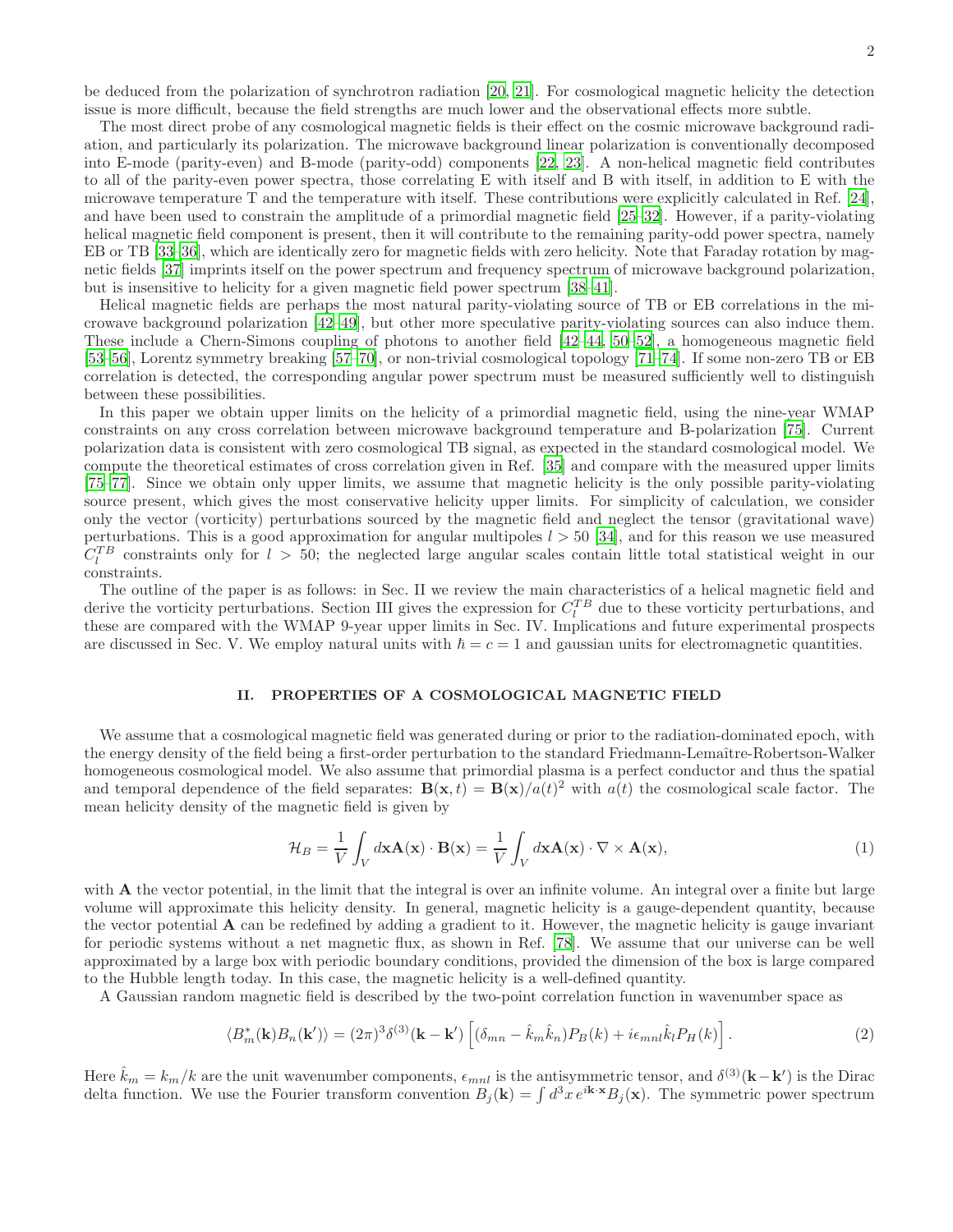$P_B(k)$  is related to the mean magnetic energy density by

$$
\mathcal{E}_B = \frac{1}{(2\pi)^3} \int_0^{k_D} dk k^2 P_B(k),\tag{3}
$$

while the antisymmetric power spectrum  $P_H(k)$  is related to the magnetic helicity density as

$$
\mathcal{H}_B = \frac{1}{(2\pi)^3} \int_0^{k_D} dk k \frac{1}{2} P_H(k),\tag{4}
$$

where  $k_D$  is a characteristic damping scale for the magnetic field.

The total energy density and helicity of the magnetic field satisfy the realizability condition

<span id="page-2-0"></span>
$$
\mathcal{H}_B \le 2\xi_M \mathcal{E}_B,\tag{5}
$$

where

$$
\xi_M \equiv \frac{2\pi \int_0^{k_D} dk k P_B(k)}{\int_0^{k_D} dk k^2 P_B(k)}\tag{6}
$$

is the magnetic field correlation length. The power spectra  $P_B(k)$  and  $P_H(k)$  are generically constrained by  $P_B(k) \ge$  $|P_H(k)|$ . We assume that these power spectra are given by simple power laws,  $P_B(k) = A_B k^{n_B}$  and  $P_H(k) = A_H k^{n_H}$ . The constraint on their relative amplitudes implies  $n_H > n_B$  [\[79\]](#page-11-4); in addition, finiteness of the total magnetic field energy requires  $n_B > -3$  if the power law extends to arbitrarily small values of k. For physical transparency, instead of describing the magnetic field amplitude by the proportionality factors  $A_B$  and  $A_H$ , we will use the effective magnetic field amplitude  $B_{\text{eff}} \equiv (8\pi \mathcal{E}_B)^{1/2}$  [\[80\]](#page-11-5) and the helicity density  $\mathcal{H}_B$ . Using these quantities is convenient because they do not depend on the power law indices  $n_B$  and  $n_H$  and are independent of any smoothing scale.

Often, cosmological magnetic fields are characterized by a smoothed value on some comoving length scale  $\lambda > \lambda_D$  $2\pi/k_D$ . Convolving with a Gaussian smoothing kernel, the smoothed magnetic field amplitude  $B_\lambda$  is [\[24\]](#page-9-6)

$$
B_{\lambda}^{2} \equiv |\langle \mathbf{B}(\mathbf{x}) \cdot \mathbf{B}(\mathbf{x}) \rangle|_{\lambda} = \frac{2}{(2\pi)^{2}} A_{B} \Gamma\left(\frac{n_{B} + 3}{2}\right) \lambda^{-n_{B} - 3}, \qquad \lambda > \lambda_{D}.
$$
 (7)

We also introduce a smoothed quantity  $H_{\lambda}$  (the so-called *helicity measure* or *current helicity* [\[36\]](#page-9-10)) related to the magnetic helicity having the same units as  $B_\lambda$  and depending on the antisymmetric part of the magnetic field spectrum:

$$
H_{\lambda}^{2} \equiv \lambda |\langle \mathbf{B}(\mathbf{x}) \cdot [\nabla \times \mathbf{B}(\mathbf{x})] \rangle|_{\lambda} = \frac{2}{(2\pi)^{2}} A_{H} \Gamma \left( \frac{n_{H} + 4}{2} \right) \lambda^{-n_{H} - 3}, \qquad \lambda > \lambda_{D}.
$$
 (8)

See Ref. [\[40](#page-9-15)] for a more detailed discussion. Then the transformation between the smoothed quantities  $B_\lambda$  and  $H_\lambda$ and the effective quantities  $B_{\text{eff}}$  and  $\mathcal{H}_B$  is simply

$$
B_{\text{eff}} = \frac{B_{\lambda}(k_D \lambda)^{\frac{n_B + 3}{2}}}{\sqrt{\Gamma(\frac{n_B + 5}{2})}} \,, \tag{9}
$$

and

$$
\mathcal{H}_B = \frac{1}{8\pi} \frac{\lambda H_\lambda^2 (k_D \lambda)^{n_H + 2}}{(n_H + 2)\Gamma \left(\frac{n_H + 4}{2}\right)}\,. \tag{10}
$$

We assume that the magnetic field cutoff scale  $k_D$  is determined by the Alfvén wave damping scale,  $\lambda_D \simeq v_A L_S$ [\[81,](#page-11-6) [82\]](#page-11-7), where  $v_A$  is the Alfvén velocity set by the total magnetic energy density [\[24\]](#page-9-6). Since  $v_A \ll 1$  the Alfvén damping scale will always be much smaller scale than the Silk damping scale (the thickness of the last scattering surface) for standard cosmological models. On the other hand, the CMB fluctuations are determined by the Silk damping scale, and presence of the magnetic field source at smaller scales will not significantly affect the resulting spectra.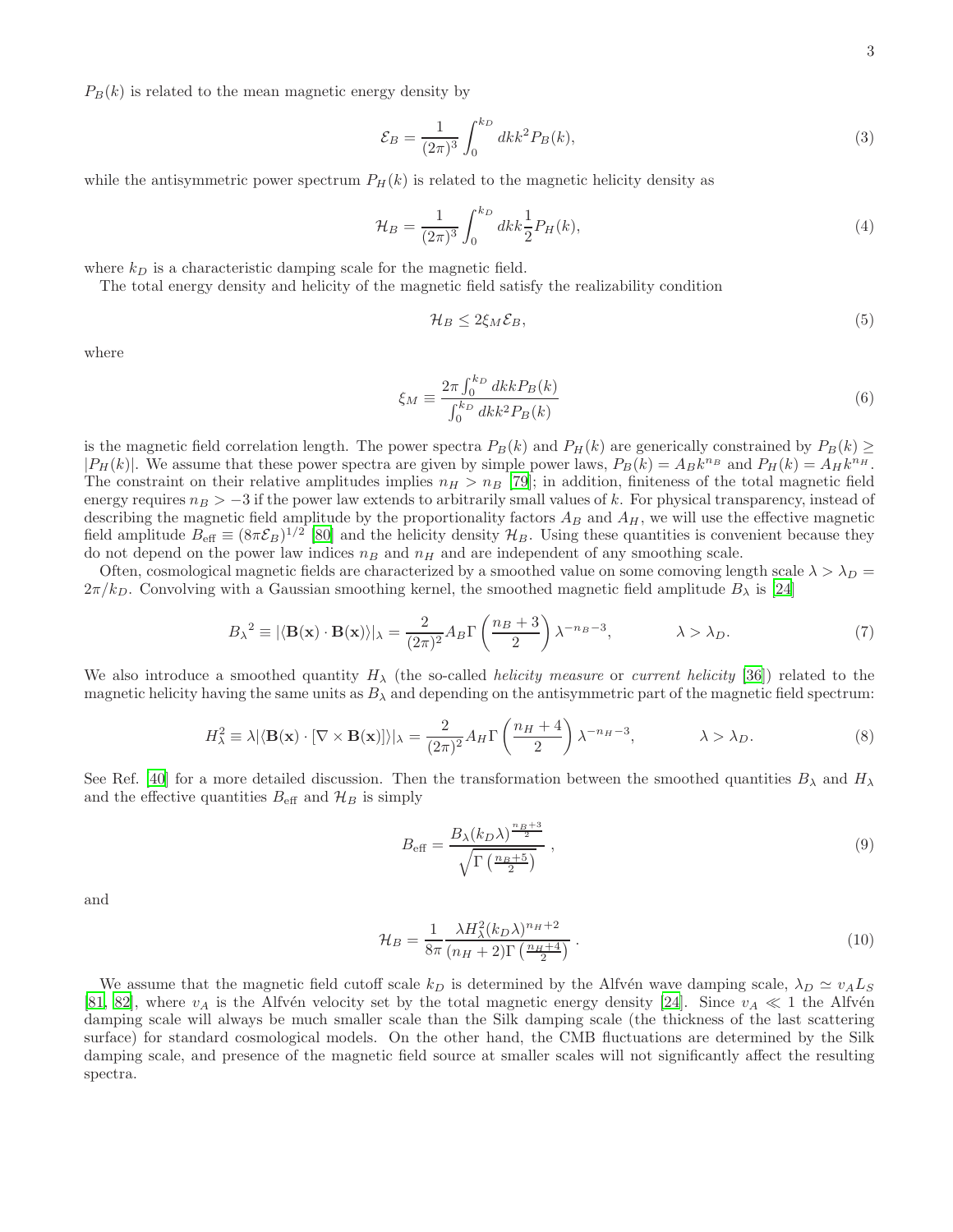### III. MICROWAVE BACKGROUND FLUCTUATIONS FROM A HELICAL MAGNETIC FIELD

A cosmological magnetic field induces Alfvén waves sourced by the Lorentz force in the cosmological plasma (see [\[24,](#page-9-6) [81](#page-11-6)[–85](#page-11-8)]), which generically produce non-zero vorticity perturbations. In the case of a stochastic magnetic field the average Lorentz force  $\langle L(x)\rangle = -\langle B \times [\nabla \times B]\rangle/(4\pi)$  vanishes, while the root-mean-square Lorentz force  $\langle L(x) \cdot L(x) \rangle^{1/2}$  is non-zero and acts as a source in the vector perturbation equation. If the magnetic field spectrum Eq. [\(2\)](#page-1-0) has a helical part  $P_H(k)$ , then the Lorentz force two-point correlation function will have both symmetric and antisymmetric pieces. Both contribute to the symmetric piece of the vorticity perturbation spectrum, but only the antisymmetric piece of the Lorentz force, determined entirely by  $P_H(k)$ , will contribute to the antisymmetric part of the vorticity perturbation spectrum [\[35\]](#page-9-13).

In the tight-coupling limit between photons and baryons, the fluid vorticity is sourced by the transverse and divergence-free piece of the Lorentz force. The fluid vorticity at last scattering then translates into temperature and polarization fluctuations in the microwave background radiation [\[24\]](#page-9-6). The microwave temperature and E-polarization components are both parity-symmetric, while the B-polarization component is parity-antisymmetric [\[86\]](#page-11-9). This implies that the cross-power spectra  $C_l^{TB}$  and  $C_l^{EB}$  from stochastic magnetic fields will be nonzero only if  $P_H(k)$  is nonzero [\[22,](#page-9-4) [33](#page-9-9)-36]. In other words, the  $TB$  and  $EB$  power spectra provide a way to measure whether a primordial magnetic field has a helical component. (A constant magnetic field component also gives non-zero  $C_l^{TB}$  and  $C_l^{EB}$  through Faraday rotation [\[53,](#page-10-6) [54](#page-10-11)], but the two distinct contributions can be distinguished by their different power spectra, and by the frequency dependence of a Faraday rotation signal.)

Detailed computations of the various CMB angular power spectra induced by helical and nonhelical magnetic fields have been presented elsewhere [\[24](#page-9-6), [35\]](#page-9-13). Here we focus on the TB power spectrum, because current data does not put a significant constraint on the much smaller EB power spectrum. For  $l > 50$  where the TB power spectrum has significant power, we neglect tensor contributions, which are smaller. Here we derive an analytic approximation to the TB angular power spectrum, based on the second-order approximation technique from Ref. [\[87](#page-11-10)]; this approximate solution is simple and accurate enough for deriving upper limits on the helical magnetic field.

The multipoles of the temperature perturbation from a vector mode in Fourier space are given by

<span id="page-3-0"></span>
$$
\frac{\Theta_l^{(\pm 1)}(k, \eta_0)}{2l+1} \simeq \sqrt{\frac{l(l+1)}{2}} \ \Omega^{(\pm 1)}(k, \eta_{\text{dec}}) \frac{j_l(k\eta_0)}{k\eta_0}, \qquad l \ge 2 \tag{11}
$$

where  $\Omega^{\pm 1}(k,\eta)$  are the two helicity components of the gauge-invariant vorticity perturbations, constructed from the fluid velocity field and the vector component of the metric perturbations [\[35](#page-9-13)]. Here we have made the approximation  $\eta_0 - \eta_{\text{dec}} \simeq \eta_0$  in Eq. [\(11\)](#page-3-0). For vorticity perturbations sourced by the magnetic field, the  $l = 1$  moment of temperature fluctuation is well approximated by the vorticity perturbation,  $\Theta^{(\pm 1)}(k, \eta_0) \simeq \Omega^{\pm 1}(k, \eta_{\text{dec}})$  [\[24\]](#page-9-6). For the B-mode polarization perturbation, we have [\[24\]](#page-9-6)

<span id="page-3-1"></span>
$$
\frac{B_l^{(\pm 1)}(k,\eta_0)}{2l+1} \simeq \mp \frac{\sqrt{6}}{2} \sqrt{(l-1)(l+2)} \int_0^{\eta_0} d\eta \dot{\tau}(\eta) e^{-\tau} P^{(\pm 1)}(k,\eta) \frac{j_l(k\eta_0 - k\eta)}{k\eta_0 - k\eta}, \qquad (12)
$$

where the polarization source is defined by [\[86\]](#page-11-9)

<span id="page-3-2"></span>
$$
P^{(\pm 1)} = \frac{1}{10} \left[ \Theta_2^{(\pm 1)} - \sqrt{6} E_2^{(\pm 1)} \right]. \tag{13}
$$

The temperature and polarization quadrupoles satisfy the evolution equations

<span id="page-3-3"></span>
$$
\dot{\Theta}_2^{(\pm 1)} = k \left[ \frac{\sqrt{3}}{3} \Theta_1^{(\pm 1)} - \frac{2\sqrt{2}}{7} \Theta_3^{(\pm 1)} \right] + \dot{\tau} \left[ \Theta_2^{(\pm 1)} - P^{(\pm 1)} \right] , \qquad (14)
$$

$$
\dot{E}_2^{(\pm 1)} = k \left[ \mp \frac{1}{3} B_2^{(\pm 1)} - \frac{2\sqrt{10}}{21} E_3^{(\pm 1)} \right] + \dot{\tau} \left[ E_2^{(\pm 1)} + \sqrt{6} P^{(\pm 1)} \right] . \tag{15}
$$

Here the optical depth  $\tau(\eta) = \int_{\eta}^{\eta_0} d\eta' \dot{\tau}(\eta')$  to photon scattering from conformal time  $\eta$  until today satisfies  $d\tau/d\eta \equiv$  $-\dot{\tau}(\eta) = \sigma_T n_e(\eta) a(\eta)$ ,  $\sigma_T$  is the Thomson scattering cross section, and  $n_e(\eta)$  the comoving number density of free electrons. The vector mode of the CMB temperature- $B$  polarization angular power spectrum is given by [\[86\]](#page-11-9)

$$
C_l^{TB\ (V)} = \frac{2}{\pi} \int dk k^2 \left[ \frac{\Theta_l^{(-1)*}(k, \eta_0)}{2l+1} \frac{B_l^{(-1)}(k, \eta_0)}{2l+1} + \frac{\Theta_l^{(+1)*}(k, \eta_0)}{2l+1} \frac{B_l^{(+1)}(k, \eta_0)}{2l+1} \right] \ . \tag{16}
$$

In the rest of this section, we approximate this power spectrum in a given cosmological model, for comparison with limits on this power spectrum from temperature and polarization sky maps.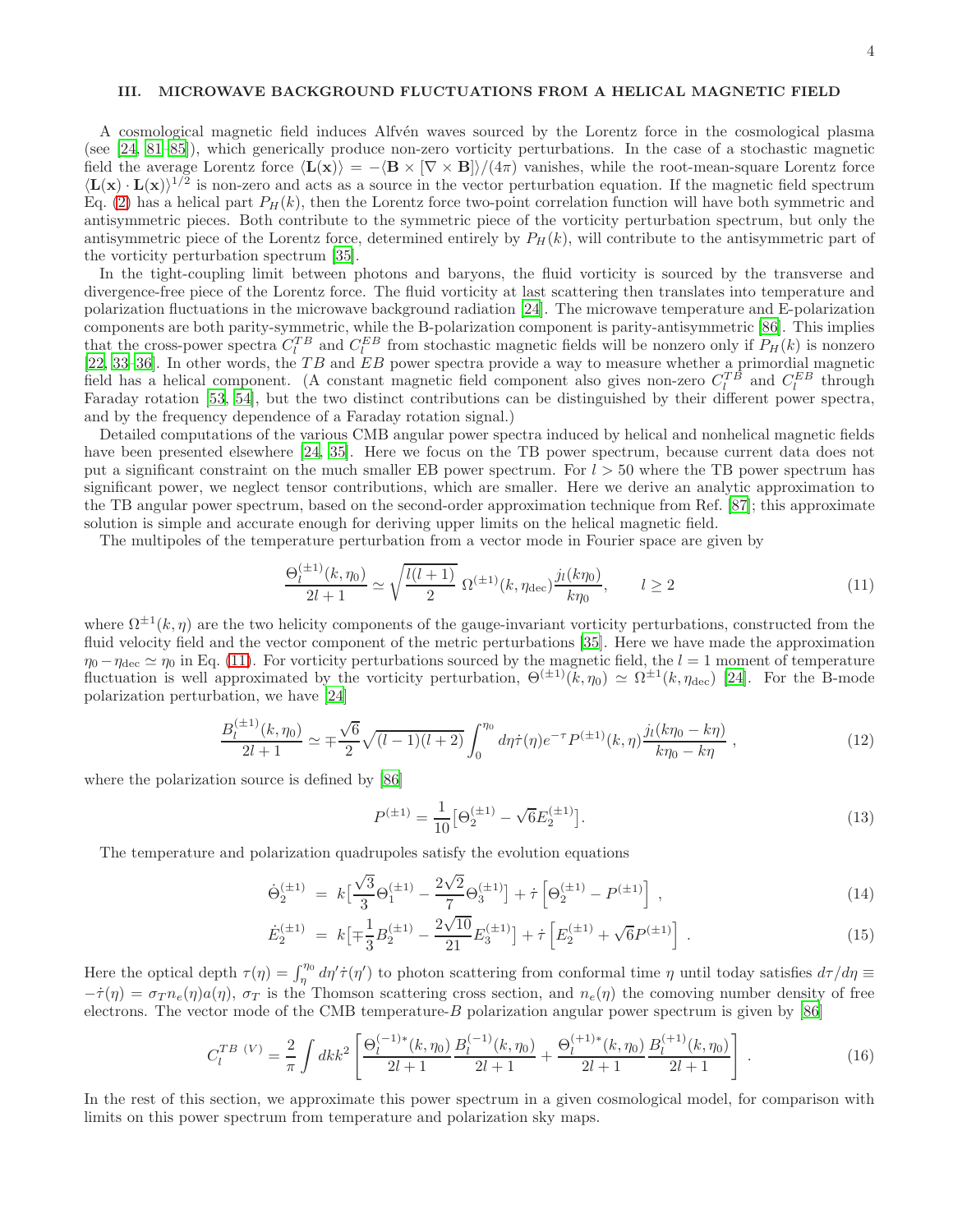The visibility function  $\dot{\tau}e^{-\tau}$  is sharply peaked at the time of decoupling, so to determine the B-polarization signal, Eq. [\(12\)](#page-3-1), we need to know the polarization source  $P^{(\pm 1)}$  at the time of decoupling. Differentiating Eq. [\(13\)](#page-3-2) with respect to conformal time and substituting Eqs. [\(14\)](#page-3-3) and [\(15\)](#page-3-3), at leading order we get

<span id="page-4-0"></span>
$$
\dot{P}^{(\pm 1)} - \frac{3}{10}\dot{\tau}P^{(\pm 1)} \simeq \frac{k\sqrt{3}}{30}\Theta_1^{(\pm 1)}\,,\tag{17}
$$

where we have dropped terms containing  $\Theta_3^{(\pm 1)}$ ,  $E_3^{(\pm 1)}$  and  $B_2^{(\pm 1)}$  (see also Ref. [\[87](#page-11-10)]).

In our previous work [\[24,](#page-9-6) [35](#page-9-13)], we assumed the first term of Eq. [\(17\)](#page-4-0) is small to obtain the approximate solution  $P^{(\pm 1)} = \sqrt{3k\Theta_1^{(\pm 1)}}/9\tau$ . While usually valid, this approximation fails during recombination because  $k/\tau$  varies rapidly: inserting  $P^{(\pm 1)} = \sqrt{3k\Theta_1^{(\pm 1)}}/9\tau$  into the integral of Eq. [\(12\)](#page-3-1), the integrand becomes proportional to  $e^{-\tau}$ , and is not anymore peaked at the time of decoupling. Instead, we employ a more precise second-order approximate solution to the source equation, following the technique in Refs. [\[87,](#page-11-10) [88\]](#page-11-11). Details are given in the Appendix; the solution for the temperature-B polarization power spectrum is,

<span id="page-4-1"></span>
$$
C_{l}^{TB} \simeq -\frac{3\pi}{14} \ln\left(\frac{10}{3}\right) \sqrt{\frac{(l+2)!}{(l-2)!}} \frac{(n_B+3)(n_H+2)}{n_B+n_H+2} \frac{\eta_{\text{dec}}^2}{\eta_0^2} k_D \Delta \eta_{\text{dec}} \frac{1}{(1+R_{\text{dec}})^2} \times \frac{\mathcal{E}_B \mathcal{H}_B k_D}{\rho_{\gamma 0}^2} \int_0^{x_S} dx \, x^4 D_E(x) \left[1 + \frac{n_H-1}{n_B+3} x^{n_B+n_H+2}\right] j_l^2(x k_D \eta_0)
$$
\n(18)

with the change of variables  $x = k/k_D$  in the integral. We have defined a function which models the effect of Silk damping for polarization [\[88](#page-11-11)],

<span id="page-4-2"></span>
$$
D_E(x) \equiv 0.2 \left( e^{-c_E (a_1 x k_D \eta_0)^{b_E}} + e^{-c_E (a_2 x k_D \eta_0)^{b_E}} \right)
$$
\n(19)

with the fitting constants  $c_E = 0.27$ ,  $b_E = 2.0$ ,  $a_1 = 0.0011$ , and  $a_2 = 0.0019$ . The amplitude of the approximate solution Eq. [\(18\)](#page-4-1) differs from that in Ref. [\[24\]](#page-9-6) by roughly a factor of two.

### IV. CONSTRAINTS FROM WMAP

We obtain constraints on primordial magnetic helicity by comparing the temperature-B-polarization cross correlation function in Eq. [\(18\)](#page-4-1) with WMAP nine-year data. We assume a standard ΛCDM model. We take the Silk damping scale to be the thickness of the last scattering surface,  $L_S \simeq \Delta \eta_{\text{dec}}$ , which is determined by the function  $D_E(x)$ , so  $k_S = 0.3 \text{ Mpc}^{-1}$ . The WMAP  $C_l^{TB}$  measurement is consistent with a null signal, as expected in the standard cosmological model. We follow a Feldman-Cousins prescription [\[89](#page-11-12)] to set 68% and 95% confidence level (CL) upper limits on the primordial magnetic field [\[75\]](#page-11-1). We only consider multipoles with  $\ell > 50$  to simplify the analysis; in this range the measured values of  $C_{\ell}^{TB}$  are uncorrelated between different  $\ell$  values. This restriction does analysis, in this range the measured values of  $C_{\ell}$  are uncorrelated between different  $\ell$  values. This restriction does not significantly impact sensitivity to the magnetic field, since most signal is for larger valu

A comparison between our model for  $C_{\ell}^{TB}$  and the nine-year WMAP data is given in Fig. [1](#page-5-0) for two magnetic field helicity models: one with power law  $n_H = -1.9$  and amplitude  $\mathcal{H}_B = 10^5$  nG<sup>2</sup> Mpc, and one with power law  $n_H = -0.6$  and amplitude  $\mathcal{H}_B = 10^8 \text{ nG}^2$  Mpc. For both cases, we set the value of the effective magnetic field  $B_{\text{eff}}$  to 1 nG and the spectral index to its inflationary value of  $n_B = -2.99$ , which is somewhat below current cosmological limits [\[90](#page-11-13)]. These models both produce a helical magnetic field which is just at the level which can be ruled out from the WMAP 9-year microwave background polarization power spectra. The helicity amplitude  $\mathcal{H}_B$  varies strongly with spectral index, because for larger values of  $n_H$  the helicity is more concentrated on small scales, close to the damping scale, which contribute little to the microwave background signal.

The upper limits on the  $\mathcal{H}_B$  as functions of  $n_H$  are given in Fig. [2](#page-5-1) for three scenarios:  $n_B = -2.99$ ,  $n_B = -2.0$ , and  $n_B = n_H - 1$ . We also present the limits in terms of  $H_\lambda$  for the same three scenarios in Fig. [3,](#page-6-0) using a smoothing scale of  $\lambda = 1$  Mpc which is commonly used in the magnetic field literature.

The results are relatively insensitive to the systematic uncertainty in the cross-correlation signal due to modeling of the cutoff scale; a plausible range of cutoff scales gives a signal difference which is smaller than the measurement uncertainties in the WMAP data. Systematic uncertainties with a size up to 20% of the predicted values of  $C_l^{TB}$  have only small effects on the magnetic field limits obtained here.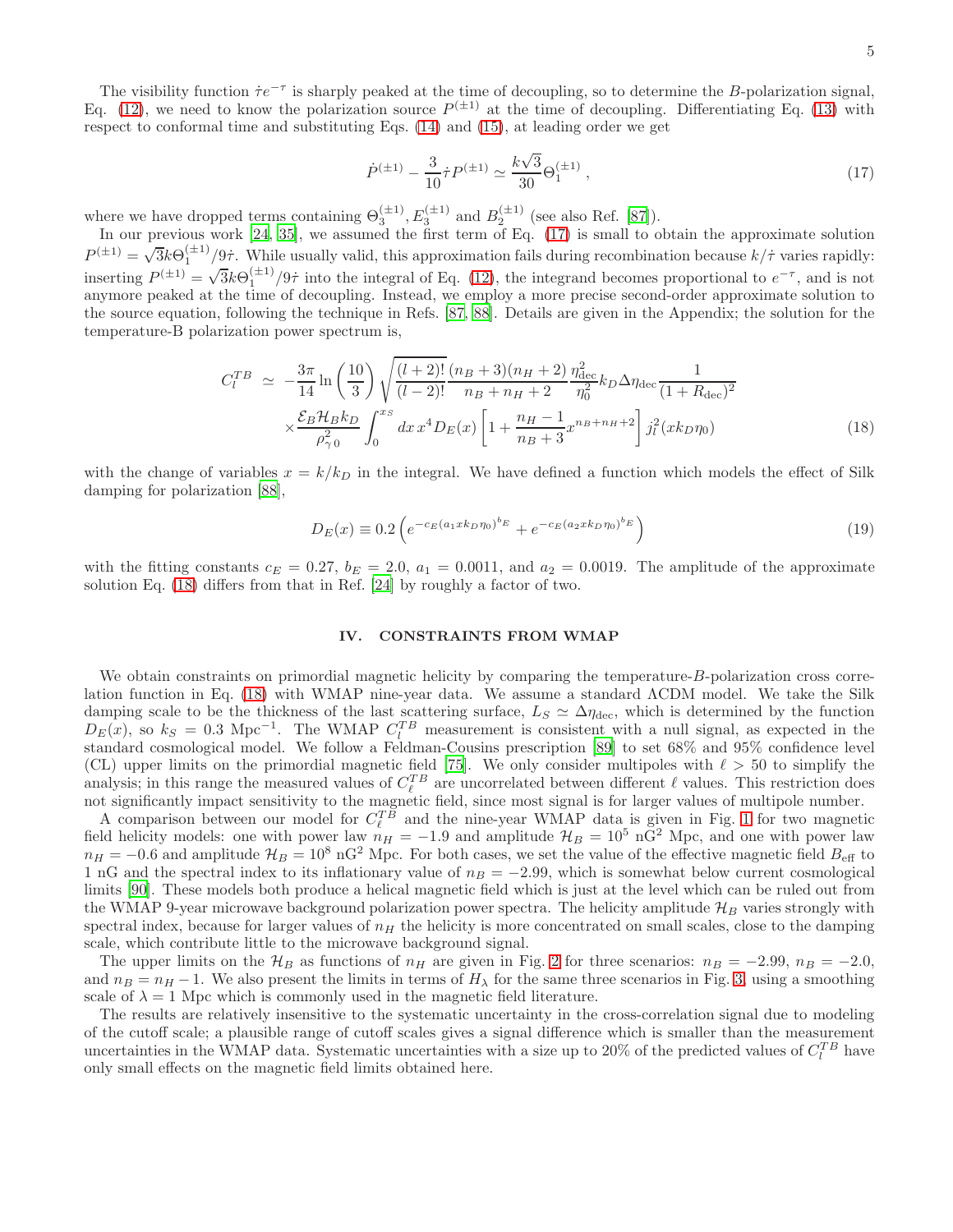

<span id="page-5-0"></span>FIG. 1: A comparison between the temperature-B-polarization cross correlation model for  $B_{\text{eff}} = 1 \text{ nG}, n_B = -2.99$ ; the solid red line is for a helicity amplitude of  $\mathcal{H}_B = 10^5 \text{ nG}^2$  Mpc and helicity spectral index  $n_H = -1.9$  while the dotted blue line is for  $\mathcal{H}_B = 10^8$  nG<sup>2</sup> Mpc and  $n_H = -0.6$ . Also shown are the nine-year WMAP data (solid gray dots with bars indicating uncertainties).



<span id="page-5-1"></span>FIG. 2: The 95% upper limits on  $\mathcal{H}_B$  as a function of  $n_H$  for  $n_B = -2.99$  (black solid),  $n_B = -2.0$  (red short dash), and  $n_B = n_H - 1$  (blue long dash). For all three cases,  $B_{\text{eff}} = 1 \text{ nG}$ .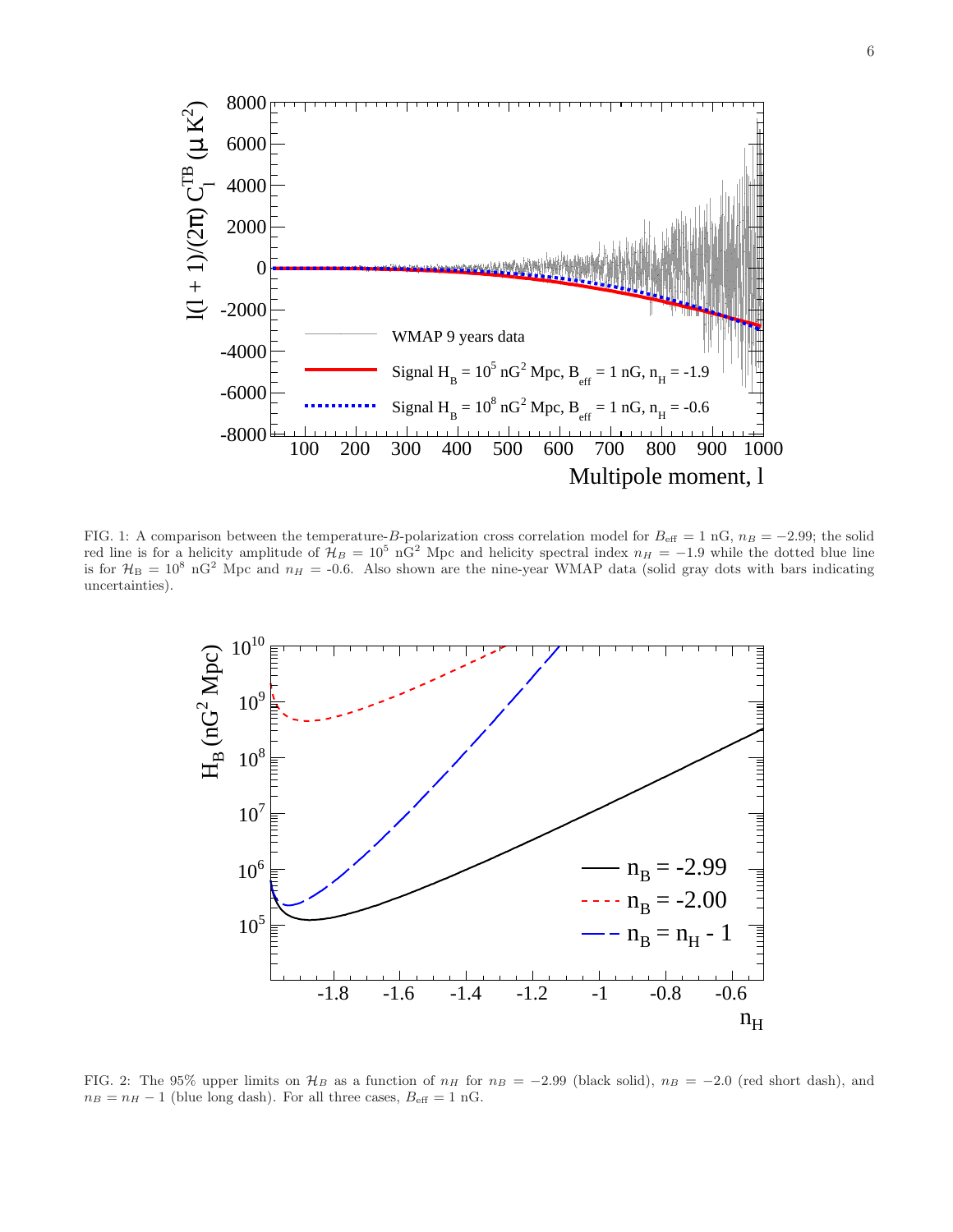

<span id="page-6-0"></span>FIG. 3: The 95% upper limits on  $\mathcal{H}_{\lambda}$  for a smoothing scale  $\lambda = 1$  Mpc, as a function of  $n_H$  for  $n_B = -2.99$  (black solid),  $n_B = -2.0$  (red short dash), and  $n_B = n_H - 1$  (blue long dash). For all three cases,  $B_{\text{eff}} = 1$  nG.

### V. CONCLUSIONS

The results presented here are the first direct constraint on a helical primordial magnetic field by its contribution to the parity-odd temperature-B polarization cross-power spectrum  $C_l^{TB}$  of the microwave background. No experiment to date has detected a non-zero value for this power spectrum; we use the WMAP 9-year measurement which is consistent with zero to place upper limits on the combined mean field strength and helicity of a primordial magnetic field. The primordial magnetic field amplitude constraint of around  $B_{\text{eff}} = 3 \text{ nG}$  from the microwave background temperature and E-polarization power spectra [\[32](#page-9-8), [91](#page-11-14)[–93\]](#page-11-15) gives an upper limits on magnetic helicity  $\mathcal{H}_B$  less than around 10 nG<sup>2</sup> Gpc for a nearly scale-invariant power spectrum with  $n_B = -2.99$ . The helicity limits become weaker for larger values of  $n_B$ . Recent work has argued for more stringent upper limits of  $B_{\text{eff}} < 1 \text{ nG}$  from constraints on the trispectrum induced by magnetic fields, rather than the power spectrum [\[94\]](#page-11-16). If magnetic fields from inflation are produced with a magnetic curvature mode as advocated by Ref. [\[95\]](#page-11-17), then the trispectrum constraint is even stronger, pushing the magnetic field amplitude down to  $B_{\text{eff}} < 0.05$  nG.

The mean helicity amplitude over a given volume is constrained by the realizability condition Eq. [\(5\)](#page-2-0). The smaller the value of the magnetic field  $B_{\text{eff}}$ , the lower the helicity  $\mathcal{H}_B$  which can be supported by the field. Any cosmological field will have physical effects measured over an effective volume which is at most the Hubble volume, so the effective comoving correlation length of this field is limited by the Hubble length  $H_0^{-1}$ . For a given microwave background constraint on  $\mathcal{H}_B$  and assuming a magnetic field strength equal to some current upper limit, the maximal magnetic helicity which saturates the realizability condition must have a correlation length  $\xi_M = 4\pi \mathcal{H}_B/B_{\text{eff}}^2$ . If this correlation length is larger than the Hubble length, then a magnetic field of the given amplitude cannot support helicity as large as the measured limit. For a magnetic field with  $B_{\text{eff}} = 3 \text{ nG}$  and the corresponding helicity equal to the limiting value  $\mathcal{H}_B = 10 \text{ nG}^2 \text{ Gpc}$ , the correlation length for maximal helicity is around 10 Gpc: current measurements provide a helicity constraint which is just at the level of the maximum possible helicity for the magnetic field strength. If the field strength is significantly lower, then the helicity limits derived in this paper are substantially above the maximum helicity allowed by Eq.  $(5)$ .

Upcoming polarization data from the Planck satellite, as well as high-resolution ground-based experiments like ACTPol [\[96](#page-11-18)] and SPTPol [\[97\]](#page-11-19), will strengthen limits on both the magnetic field amplitude and helicity, for two reasons: first, the signal increases for larger l values beyond those probed by WMAP, and second, upcoming experiments will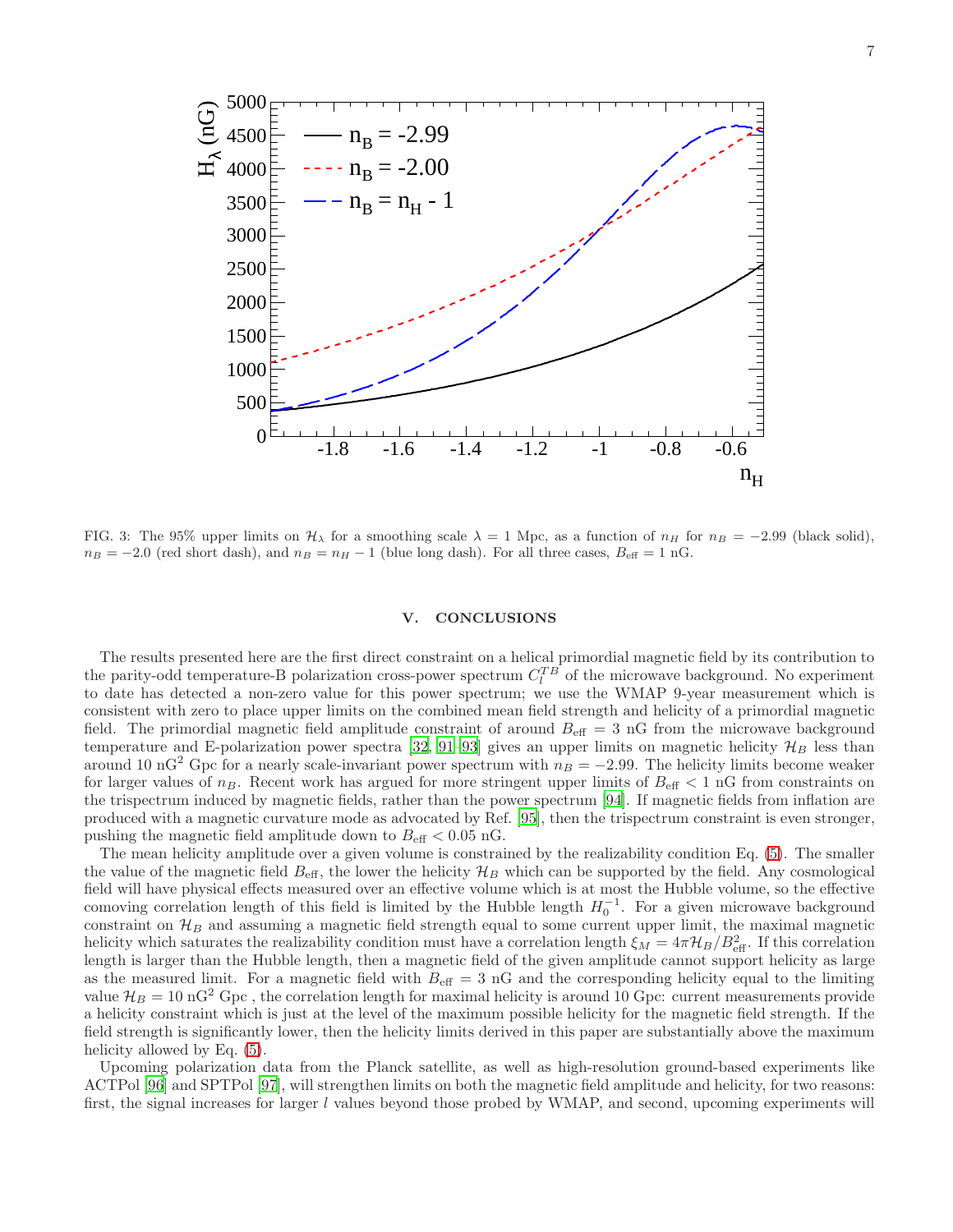produce polarized maps over large portions of the sky with much greater sensitivity than WMAP. Interest in B-mode polarization has exploded due to the recent results from the BICEP2 collaboration [\[98\]](#page-11-20). Experiments searching for B-polarization from primordial tensor modes (at large angular scales) and gravitational lensing (at small angular scales) will drive continual increases in sensitivity over the coming decade. Planck's maps have a sensitivity (around  $85 \mu$ K-arcmin for the SMICA map) which is a factor of 4 lower than WMAP (around 360  $\mu$ K-arcmin), corresponding to errors in  $C_l^{TB}$  smaller by a factor of 16. The recent PRISM satellite proposal [\[99\]](#page-11-21) envisions full-sky polarization maps with sensitivity of 3  $\mu$ K-arcmin, which would give  $C_l^{TB}$  errors smaller than the WMAP errors used here by a factor of  $10^4$ .

Limits on the magnetic field amplitude  $B_{\text{eff}}$  from the microwave background power spectra will not improve substantially, because they are limited by cosmic variance in the power spectra from other non-magnetic sources of fluctuations. In contrast, sensitivity improvements in polarization will continue to improve helicity limits from  $C_l^{TB}$ because this signal is not limited by cosmic variance: it is zero for standard-cosmology primary perturbations which do not violate parity. (At least this is the case until extreme sensitivities are reached where the cosmic variance in  $C_l^{TB}$  from the residual gravitational lensing contribution to de-lensed maps dominates over the map noise). So future measurements may provide constraints on magnetic field helicity which are much below the maximal helicity allowed by Eq. [\(5\)](#page-2-0) and the magnetic field amplitude limits.

The TB power spectrum of cosmic microwave background polarization, and its lower-amplitude counterpart EB, provide a valuable opportunity to probe unconventional physics which violates cosmological parity. Of contributors to these power spectra, gravitational lensing and helical magnetic fields are the two sources which rely only on standard, demonstrated physical effects. The microwave background lensing spectrum can be calculated to high accuracy within the standard model of cosmological structure formation, so any departures from this signal would be a good bet for revealing the existence of significant helical magnetic fields in the universe. In turn, the detection of helicity would give valuable information about the still-mysterious origin of magnetic field in the cosmos.

### Acknowledgments

It is our pleasure to thank A. Brandenburg, L. Campanelli, K. Kunze, H. Tashiro, A. Tevzadze, and T. Vachaspati for useful discussions. T.K. and G.L. acknowledge partial support from the Swiss NSF SCOPES grant IZ7370- 152581. T.K. and A.K. were supported in part through NASA Astrophysics Theory program grant NNXl0AC85G and NSF Astrophysics and Astronomy Grant Program grants AST-1109180 and AST-1108790. T.K. acknowledges partial support from Berkman Foundation. A.K. is partly supported by NSF Astrophysics and Astronomy grant AST-1312380. This work made use of the NASA Astrophysical Data System for bibliographic information.

# Appendix A: Derivation of  $C_l^{TB~(V)}$

The solution of Eq. [\(17\)](#page-4-0) can be written in the form

<span id="page-7-0"></span>
$$
P^{(\pm 1)} = \frac{\sqrt{3}}{30} k \int_0^{\eta} d\eta' e^{-\frac{3}{10}\tau(\eta, \eta')} \Theta_1^{(\pm 1)}(\eta') = \frac{\sqrt{3}}{30} k \int_0^{\eta} d\eta' e^{+\frac{3}{10}\tau(\eta)} e^{-\frac{3}{10}\tau(\eta')} \Theta_1^{(\pm 1)}(\eta') , \qquad (A1)
$$

where  $\tau(\eta, \eta') = \int_{\eta'}^{\eta} d\eta'' \dot{\tau}(\eta'') = \tau(\eta') - \tau(\eta)$  and the visibility function  $V(\eta) = \frac{d}{d\eta} e^{-\tau(\eta)} = \dot{\tau} e^{-\tau}$  can be approximated by the asymmetric Gaussian function [\[88](#page-11-11), [100](#page-11-22)]

$$
V(\eta) = V(\eta_{\text{dec}}) \exp\left[-\frac{(\eta - \eta_{\text{dec}})^2}{2\Delta\eta_{\text{dec}}^2}\right],\tag{A2}
$$

where  $\Delta \eta_{\text{dec}} = \Delta \eta_{\text{dec}_1} \Theta(\eta_{\text{dec}} - \eta) + \Delta \eta_{\text{dec}_2} \Theta(\eta - \eta_{\text{dec}}), \ \Delta \eta_{\text{dec}_1} = 0.0011 \eta_0$  and  $\Delta \eta_{\text{dec}_2} = 0.0019 \eta_0$  and  $\Theta(\eta)$  is the usual step function. The prefactor  $V(\eta_{\text{dec}}) = \frac{1}{\sqrt{2\pi}\Lambda}$  $\frac{1}{2\pi\Delta\eta_{\text{dec}}}\right|$  is calculated from the normalization condition  $\int_0^{\eta_0} V(\eta)d\eta = 1$ . Substituting the solution Eq.  $(A1)$  into Eq.  $(12)$  we obtain

$$
\frac{B_l^{\pm 1}(k,\eta_0)}{2l+1} = \mp \frac{k}{10\sqrt{2}} \sqrt{(l-1)(l+2)} \int_0^{\eta_0} d\eta V(\eta) \frac{j_l(k(\eta_0 - \eta))}{k(\eta_0 - \eta)} \int_0^{\eta} d\eta' e^{+\frac{3}{10}\tau(\eta)} e^{-\frac{3}{10}\tau(\eta')} \Theta_1^{(\pm 1)}(\eta') . \tag{A3}
$$

Since the visibility function  $V(\eta)$  is sharply peaked around  $\eta = \eta_{\text{dec}}$  and  $e^{-\frac{3}{10}\tau(\eta')}$  behaves like a step function, the  $\Theta_1^{(\pm 1)}(\eta')$  factor can approximately be pulled out from the  $\eta'$  integration and we get

$$
\frac{B_l^{\pm 1}(k,\eta_0)}{2l+1} = \mp \frac{k}{10\sqrt{2}} \sqrt{(l-1)(l+2)} \int_0^{\eta_0} d\eta V(\eta) \frac{j_l(k(\eta_0 - \eta))}{k(\eta_0 - \eta)} \Theta_1^{(\pm 1)}(\eta) \int_0^{\eta} d\eta' e^{+\frac{3}{10}\tau(\eta)} e^{-\frac{3}{10}\tau(\eta')} \,. \tag{A4}
$$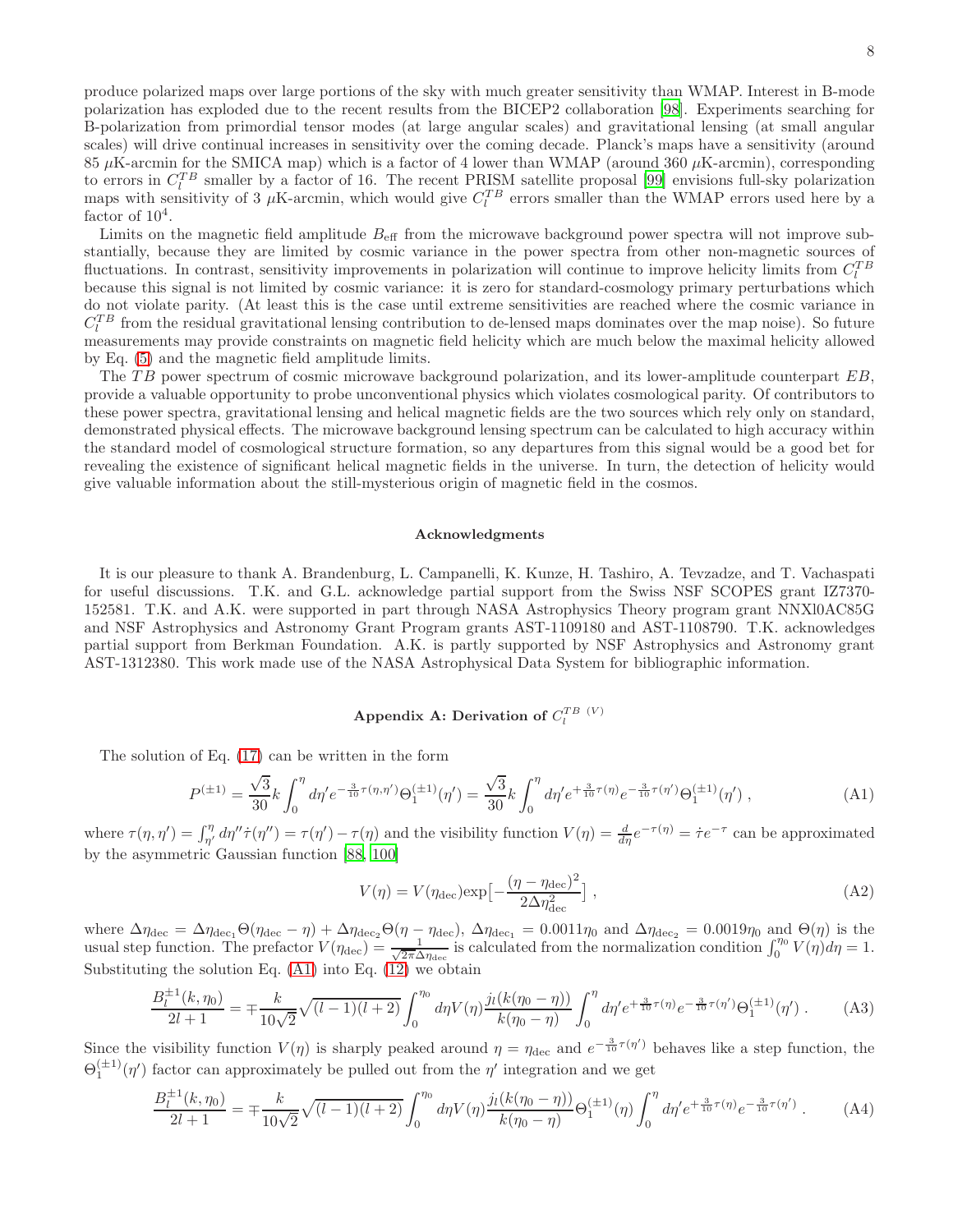Noticing that  $V(\eta) \propto \exp(-\gamma(\eta - \eta_{\text{dec}})^2)$  and  $j_l(k(\eta_0 - \eta))$  contains a mixture of oscillating modes  $e^{ip\eta}$  and  $e^{-ip\eta}$ with  $p \propto k$ , the formula  $\int_{-\infty}^{\infty} e^{-\gamma \eta^2} e^{ip\eta} d\eta = e^{-p^2/4\gamma} \int_{-\infty}^{\infty} e^{-\gamma \eta^2} d\eta$  gives the approximation [\[88](#page-11-11)]

$$
\int_0^{\eta_0} d\eta V(\eta) \frac{j_l(k(\eta_0 - \eta))}{k(\eta_0 - \eta)} \Theta_1^{(\pm 1)}(\eta) \approx \frac{j_l(k(\eta_0 - \eta_{\text{dec}})}{k\eta_0 - k\eta_{\text{dec}}}) \Theta_1^{(\pm 1)}(\eta_{\text{dec}}) D_E(k) \int_0^{\eta_0} d\eta V(\eta) , \qquad (A5)
$$

where  $D_E(k)$  is the Silk damping factor for polarization [\[88\]](#page-11-11), Eq. [\(19\)](#page-4-2).

Introducing a new variable  $x \equiv \tau(\eta')/\tau(\eta)$ , approximating  $d\eta' = -\Delta \eta_{\text{dec}} dx/x$  and noticing that

$$
\int_0^{\eta_0} d\eta \ V(\eta) \int_1^\infty \frac{dx}{x} e^{-\frac{3}{10}x\tau(\eta)} e^{\frac{3}{10}\tau(\eta)} = \Delta \eta_{\text{dec}} \cdot \int_0^\infty d\tau e^{-\frac{7}{10}\tau(\eta)} \int_1^\infty \frac{dx}{x} e^{-\frac{3}{10}x\tau(\eta)} = \Delta \eta_{\text{dec}} \frac{10}{7} \ln \frac{10}{3},\tag{A6}
$$

we get

<span id="page-8-7"></span>
$$
\frac{B^{\pm 1}(k,\eta_0)}{2l+1} = \pm \frac{\sqrt{2}}{14} \ln(\frac{10}{3}) \sqrt{(l-1)(l+2)} D_E(k) \frac{j_l(k\eta_0)}{k\eta_0} k \Delta \eta_{\text{dec}} \Theta_1^{(\pm 1)}(k, \eta_{\text{dec}}) \tag{A7}
$$

$$
= \mp \frac{\sqrt{2}}{14} \ln(\frac{10}{3}) \sqrt{(l-1)(l+2)} D_E(k) k \Delta \eta_{\text{dec}} \frac{j_l(k\eta_0)}{k\eta_0} \Omega^{(\pm 1)}(k, \eta_{\text{dec}}) . \tag{A8}
$$

Making use of Eq.  $(A8)$  and Eq.  $(11)$ , we finally obtain for the temperature-B-polarization cross correlation function

<span id="page-8-11"></span>
$$
C_l^{TB\ (V)} = -\frac{2}{7\pi} \ln(\frac{10}{3}) \sqrt{\frac{(l+2)!}{(l-2)!}} \int dk k^2 D_E(k) \omega(k, \eta_{\text{dec}}) \frac{j_l^2(k\eta_0)}{(k\eta_0)^2} k \Delta \eta_{\text{dec}} ,\tag{A9}
$$

where  $\omega(k)$  is the helical part of the power spectrum which can be expressed as [\[35\]](#page-9-13)

<span id="page-8-8"></span>
$$
\omega(k,\eta) = \left[\frac{k\eta}{(\rho_{\gamma,0} + p_{\gamma,0})(1 + R_{\text{dec}})}\right]^2 g(k).
$$
\n(A10)

Here  $p_{\gamma 0}$  and  $\rho_{\gamma 0}$  are the radiation pressure and energy density today,  $R_{\text{dec}}$  is the baryon-photon energy density at decoupling, and  $g(k)$  can be expressed in terms of the spectral indices  $n_B$  and  $n_H$ , values of  $B_\lambda$ ,  $H_\lambda$ , and the smoothing scale  $\lambda$  as

<span id="page-8-9"></span>
$$
g(k) = \mathcal{G}\lambda k(\lambda k_D)^{n_B + n_H + 2} \left[ 1 + \frac{n_H - 1}{n_B + 3} \left( \frac{k}{k_D} \right)^{n_B + n_H + 2} \right]
$$
(A11)

with

<span id="page-8-10"></span>
$$
\mathcal{G} = \frac{\lambda^3 B_{\lambda}^2 H_{\lambda}^2}{24(n_B + n_H + 2)\Gamma\left(\frac{n_B + 3}{2}\right)\Gamma\left(\frac{n_H + 4}{2}\right)}\tag{A12}
$$

Then using Eqs.  $(A10)$ ,  $(A11)$ , and  $(A12)$  in Eq.  $(A9)$  we arrive at Eq.  $(18)$ .

- <span id="page-8-0"></span>[1] L. M. Widrow, "Origin of galactic and extragalactic magnetic fields," Rev. Mod. Phys. 74, 775 (2002) [\[arXiv:astro-ph/0207240\]](http://arxiv.org/abs/astro-ph/0207240).
- <span id="page-8-1"></span>[2] R. M. Kulsrud and E. G. Zweibel, "The Origin of Astrophysical Magnetic Fields," Rept. Prog. Phys. 71, 0046091 (2008) [\[arXiv:0707.2783](http://arxiv.org/abs/0707.2783) [astro-ph]].
- <span id="page-8-2"></span>[3] A. Kandus, K. E. Kunze and C. G. Tsagas, "Primordial magnetogenesis," Phys. Rept. 505, 1 (2011). [\[arXiv:1007.3891](http://arxiv.org/abs/1007.3891) [astro-ph.CO]].
- <span id="page-8-3"></span>[4] R. Durrer and A. Neronov, "Cosmological Magnetic Fields: Their Generation, Evolution and Observation," Astron. Astrophys. Rev 21, 62 (2013). [\[arXiv:1303.7121](http://arxiv.org/abs/1303.7121) [astro-ph.CO]].
- <span id="page-8-4"></span>[5] A. Brandenburg and K. Subramanian, "Astrophysical magnetic fields and nonlinear dynamo theory," Phys. Rept. 417, 1 (2005) [\[arXiv:astro-ph/0405052\]](http://arxiv.org/abs/astro-ph/0405052).
- <span id="page-8-5"></span>[6] A. G. Tevzadze, L. Kisslinger, A. Brandenburg and T. Kahniashvili, "Magnetic Fields from QCD Phase Transitions," Astrophys. J. 759, 54 (2012) [\[arXiv:1207.0751](http://arxiv.org/abs/1207.0751) [astro-ph.CO]].
- <span id="page-8-6"></span>[7] J. M. Cornwall, "Speculations on primordial magnetic helicity," Phys. Rev. D 56, 6146 (1997) [\[arXiv:hep-th/9704022\]](http://arxiv.org/abs/hep-th/9704022).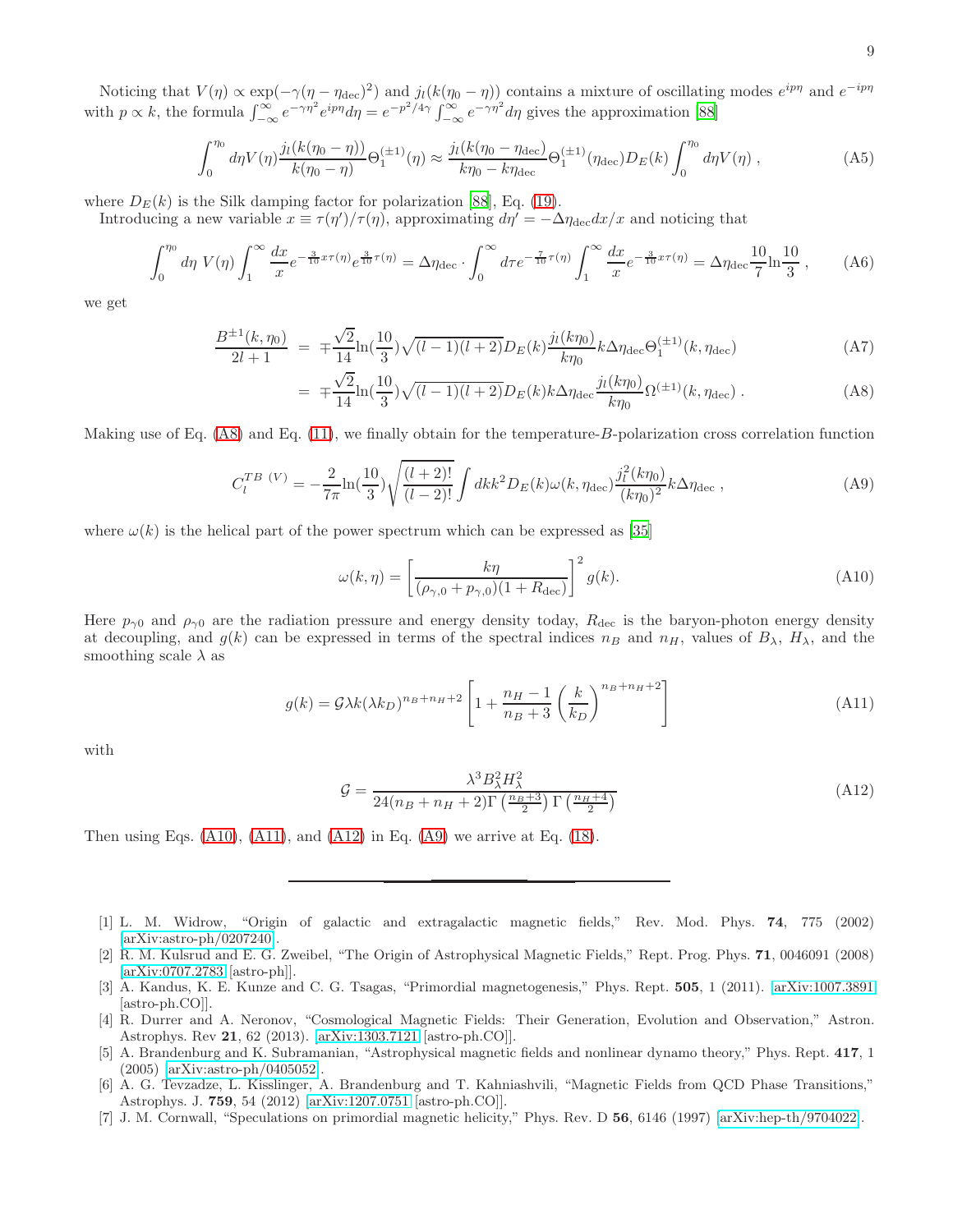- [8] M. Giovannini and M. E. Shaposhnikov, "Primordial hypermagnetic fields and triangle anomaly," Phys. Rev. D 57, 2186 (1998) [\[arXiv:hep-ph/9710234\]](http://arxiv.org/abs/hep-ph/9710234).
- [9] G. B. Field and S. M. Carroll, "Cosmological magnetic fields from primordial helicity," Phys. Rev. D 62, 103008 (2000) [\[arXiv:astro-ph/9811206\]](http://arxiv.org/abs/astro-ph/9811206).
- [10] T. Vachaspati, "Estimate of the primordial magnetic field helicity," Phys. Rev. Lett. 87, 251302 (2001) [\[arXiv:astro-ph/0101261\]](http://arxiv.org/abs/astro-ph/0101261).
- [11] H. Tashiro, T. Vachaspati and A. Vilenkin, "Chiral Effects and Cosmic Magnetic Fields," Phys. Rev. D 86, 105033 (2012) [\[arXiv:1206.5549](http://arxiv.org/abs/1206.5549) [astro-ph.CO]].
- [12] G. Sigl, "Cosmological Magnetic Fields from Primordial Helical Seeds," Phys. Rev. D 66, 123002 (2002) [\[arXiv:astro-ph/0202424\]](http://arxiv.org/abs/astro-ph/0202424).
- [13] K. Subramanian and A. Brandenburg, "Nonlinear current helicity fluxes in turbulent dynamos and alpha quenching," Phys. Rev. Lett. 93, 205001 (2004) [\[arXiv:astro-ph/0408020\]](http://arxiv.org/abs/astro-ph/0408020).
- [14] L. Campanelli and M. Giannotti, "Magnetic helicity generation from the cosmic axion field," Phys. Rev. D 72, 123001 (2005) [\[arXiv:astro-ph/0508653\]](http://arxiv.org/abs/astro-ph/0508653).
- [15] V. B. Semikoz and D. D. Sokoloff, "Magnetic helicity and cosmological magnetic field," [arXiv:astro-ph/0411496;](http://arxiv.org/abs/astro-ph/0411496) "Largescale cosmological magnetic fields and magnetic helicity," Int. J. Mod. Phys. D 14, 1839 (2005).
- [16] A. Diaz-Gil, J. Garcia-Bellido, M. Garcia Perez and A. Gonzalez-Arroyo, "Magnetic field production during preheating at the electroweak scale," Phys. Rev. Lett. 100, 241301 (2008) [\[arXiv:0712.4263](http://arxiv.org/abs/0712.4263) [hep-ph]].
- [17] L. Campanelli, "Helical Magnetic Fields from Inflation," Int. J. Mod. Phys. D 18, 1395 (2009) [\[arXiv:0805.0575](http://arxiv.org/abs/0805.0575) [astro-ph]].
- <span id="page-9-0"></span>[18] L. Campanelli, "Origin of Cosmic Magnetic Fields," Phys. Rev. Lett. 111, no. 6, 061301 (2013) [\[arXiv:1304.6534](http://arxiv.org/abs/1304.6534) [astroph.CO]].
- <span id="page-9-1"></span>[19] R. Banerjee and K. Jedamzik, "The evolution of cosmic magnetic fields: From the very early universe, to recombination, to the present," Phys. Rev. D **70**, 123003 (2004)  $arXiv:astro-ph/0410032$ .
- <span id="page-9-2"></span>[20] T. A. Ensslin, "Does circular polarisation reveal the rotation of quasar engines?," Astron. Astrophys. 401, 499 (2003) [\[arXiv:astro-ph/0212387\]](http://arxiv.org/abs/astro-ph/0212387).
- <span id="page-9-3"></span>[21] J.P. Vallée, New Astron. Rev. 48, 763 (2004).
- <span id="page-9-4"></span>[22] M. Kamionkowski, A. Kosowsky, and A. Stebbins, "Statistics of Cosmic Microwave Background Polarization," Phys. Rev. D 55, 7368 (1997) [\[arXiv:astro-ph/9611125\]](http://arxiv.org/abs/astro-ph/9611125).
- <span id="page-9-5"></span>[23] M. Zaldarriaga and U. Seljak, "An all sky analysis of polarization in the microwave background," Phys. Rev. D 55, 1830 (1997) [\[arXiv:astro-ph/9609170\]](http://arxiv.org/abs/astro-ph/9609170).
- <span id="page-9-6"></span>[24] A. Mack, T. Kahniashvili and A. Kosowsky, "Vector and Tensor Microwave Background Signatures of a Primordial Stochastic Magnetic Field," Phys. Rev. D 65, 123004 (2002) [\[arXiv:astro-ph/0105504\]](http://arxiv.org/abs/astro-ph/0105504).
- <span id="page-9-7"></span>[25] J. R. Shaw and A. Lewis, "Massive Neutrinos and Magnetic Fields in the Early Universe," Phys. Rev. D 81, 043517 (2010) [\[arXiv:0911.2714](http://arxiv.org/abs/0911.2714) [astro-ph.CO]].
- [26] D. G. Yamazaki, K. Ichiki, T. Kajino and G. J. Mathew, "Primordial Magnetic Field Effects on the CMB and Large Scale Structure," Adv. Astron. 2010, 586590 (2010) [\[arXiv:1112.4922](http://arxiv.org/abs/1112.4922) [astro-ph.CO]].
- [27] D. G. Yamazaki, K. Ichiki, T. Kajino and G. .J. Mathews, "Constraints on the neutrino mass and the primordial magnetic field from the matter density fluctuation parameter  $\sigma_8$ ," Phys. Rev. D 81, 103519 (2010) [\[arXiv:1005.1638](http://arxiv.org/abs/1005.1638) [astro-ph.CO]].
- [28] D. G. Yamazaki, K. Ichiki, T. Kajino and G. J. Mathews, "New Constraints on the Primordial Magnetic Field," Phys. Rev. D 81, 023008 (2010) [\[arXiv:1001.2012](http://arxiv.org/abs/1001.2012) [astro-ph.CO]].
- [29] D. Paoletti and F. Finelli, "Constraints on a Stochastic Background of Primordial Magnetic Fields with WMAP and South Pole Telescope data," Phys. Lett. B **726**, 45 (2013) [\[arXiv:1208.2625](http://arxiv.org/abs/1208.2625) [astro-ph.CO]].
- [30] D. Paoletti and F. Finelli, "CMB Constraints on a Stochastic Background of Primordial Magnetic Fields," Phys. Rev. D 83, 123533 (2011) [\[arXiv:1005.0148](http://arxiv.org/abs/1005.0148) [astro-ph.CO]].
- [31] K. E. Kunze, "CMB anisotropies in the presence of a stochastic magnetic field," Phys. Rev. D 83, 023006 (2011) [\[arXiv:1007.3163](http://arxiv.org/abs/1007.3163) [astro-ph.CO]].
- <span id="page-9-8"></span>[32] P. A. R. Ade *et al.* [Planck Collaboration], "Planck 2013 results. XVI. Cosmological parameters," preprint (2013) [\[arXiv:1303.5076](http://arxiv.org/abs/1303.5076) [astro-ph.CO]].
- <span id="page-9-9"></span>[33] L. Pogosian, T. Vachaspati and S. Winitzki, "Signatures of kinetic and magnetic helicity in the CMBR," Phys. Rev. D 65, 083502 (2002) [\[arXiv:astro-ph/0112536\]](http://arxiv.org/abs/astro-ph/0112536).
- <span id="page-9-14"></span>[34] C. Caprini, R. Durrer and T. Kahniashvili, "The cosmic microwave background and helical magnetic fields: The tensor mode," Phys. Rev. D 69, 063006 (2004) [\[arXiv:astro-ph/0304556\]](http://arxiv.org/abs/astro-ph/0304556).
- <span id="page-9-13"></span>[35] T. Kahniashvili and B. Ratra, "Effects of cosmological magnetic helicity on the cosmic microwave background," Phys. Rev. D 71, 103006 (2005) [\[arXiv:astro-ph/0503709\]](http://arxiv.org/abs/astro-ph/0503709).
- <span id="page-9-10"></span>[36] K. E. Kunze, "Effects of helical magnetic fields on the cosmic microwave background," Phys. Rev. D 85, 083004 (2012) [\[arXiv:1112.4797](http://arxiv.org/abs/1112.4797) [astro-ph.CO]].
- <span id="page-9-11"></span>[37] A. Kosowsky and A. Loeb, "Faraday rotation of microwave background polarization by a primordial magnetic field," Astrophys. J. 469, 1 (1996); [\[arXiv:astro-ph/9601055\]](http://arxiv.org/abs/astro-ph/9601055).
- <span id="page-9-12"></span>[38] T. A. Ensslin and C. Vogt, "The Magnetic Power Spectrum in Faraday Rotation Screens," Astron. Astrophys. 401, 835 (2003) [\[arXiv:astro-ph/0302426\]](http://arxiv.org/abs/astro-ph/0302426).
- [39] L. Campanelli, A. D. Dolgov, M. Giannotti and F. L. Villante, "Faraday Rotation of the CMB Polarization and Primordial Magnetic Field Properties," Astrophys. J. 616, 1 (2004) [\[arXiv:astro-ph/0405420\]](http://arxiv.org/abs/astro-ph/0405420).
- <span id="page-9-15"></span>[40] A. Kosowsky, T. Kahniashvili, G. Lavrelashvili and B. Ratra, "Faraday Rotation of the Cosmic Microwave Background Polarization by a Stochastic Magnetic Field," Phys. Rev. D 71, 043006 (2005) [\[arXiv:astro-ph/0409767\]](http://arxiv.org/abs/astro-ph/0409767).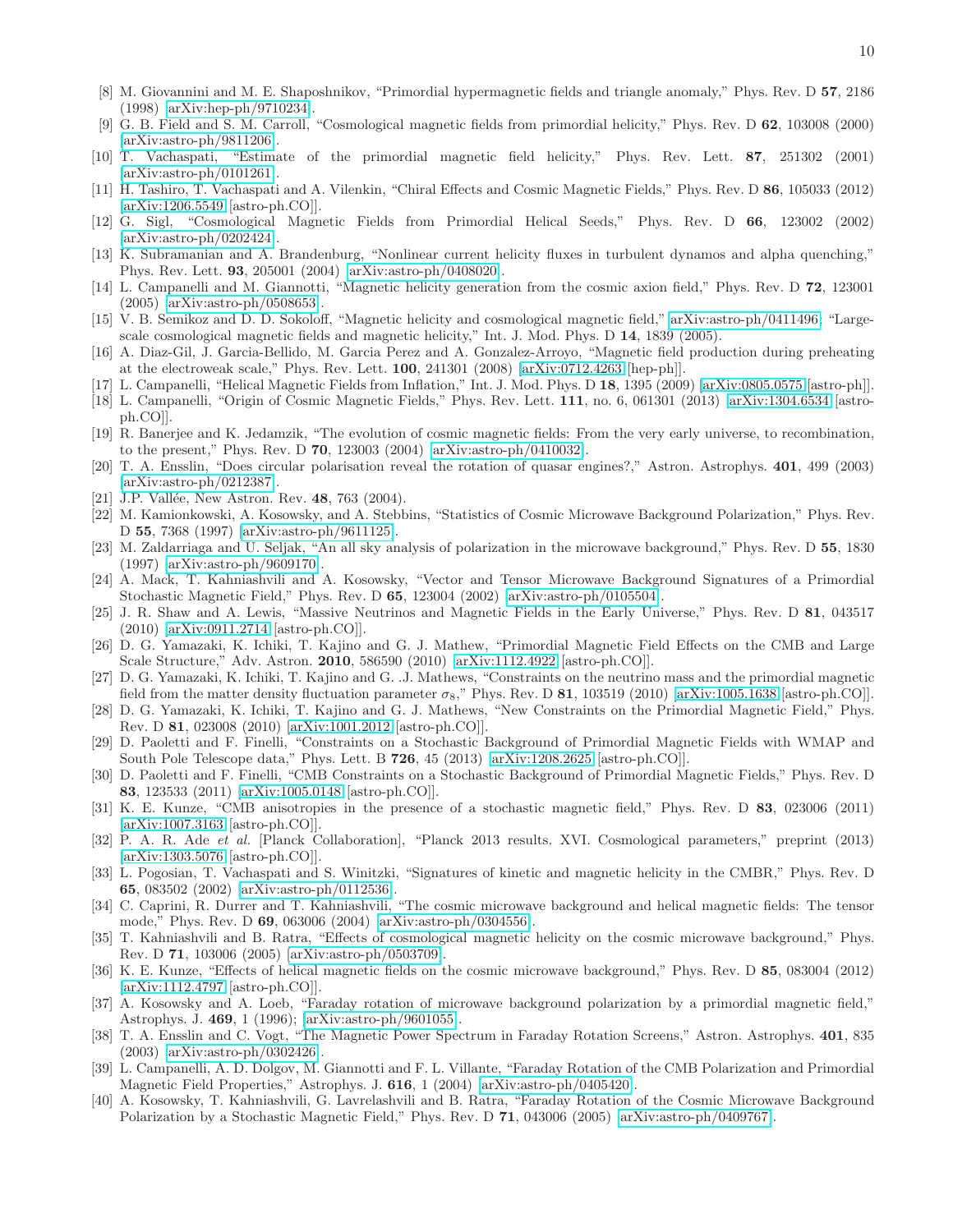- <span id="page-10-0"></span>[41] T. Kahniashvili, Y. Maravin and A. Kosowsky, "Primordial Magnetic Field Limits from WMAP Five-Year Data," Phys. Rev. D 80, 023009 (2009) [\[arXiv:0806.1876](http://arxiv.org/abs/0806.1876) [astro-ph]].
- <span id="page-10-1"></span>[42] P. Cabella, P. Natoli and J. Silk, "Constraints on CPT Violation from WMAP Three-Year Polarization Data: A Wavelet Analysis," Phys. Rev. D 76, 123014 (2007) [\[arXiv:0705.0810](http://arxiv.org/abs/0705.0810) [astro-ph]].
- [43] J. Q. Xia, H. Li, X. l. Wang and X. m. Zhang, "Testing CPT symmetry with CMB measurements," [arXiv:0710.3325](http://arxiv.org/abs/0710.3325) [hep-ph].
- <span id="page-10-3"></span>[44] B. Feng, M. Li, J. Q. Xia, X. Chen and X. Zhang, "Searching for CPT violation with WMAP and BOOMERANG," Phys. Rev. Lett. 96, 221302 (2006) [\[arXiv:astro-ph/0601095\]](http://arxiv.org/abs/astro-ph/0601095).
- [45] J. -Q. Xia, "Cosmological CPT Violation and CMB Polarization Measurements," JCAP 1201, 046 (2012) [\[arXiv:1201.4457](http://arxiv.org/abs/1201.4457) [astro-ph.CO]].
- [46] J. -Q. Xia, H. Li and X. Zhang, "Probing CPT Violation with CMB Polarization Measurements," Phys. Lett. B 687, 129 (2010) [\[arXiv:0908.1876](http://arxiv.org/abs/0908.1876) [astro-ph.CO]].
- [47] M. Li, Y. -F. Cai, X. Wang and X. Zhang, "CPT Violating Electrodynamics and Chern-Simons Modified Gravity," Phys. Lett. B 680, 118 (2009) [\[arXiv:0907.5159](http://arxiv.org/abs/0907.5159) [hep-ph]].
- [48] M. Li and X. Zhang, "Cosmological CPT-Violating Effect on CMB Polarization," Phys. Rev. D 78, 103516 (2008) [\[arXiv:0810.0403](http://arxiv.org/abs/0810.0403) [astro-ph]].
- <span id="page-10-2"></span>[49] A. Gruppuso, P. Natoli, N. Mandolesi, A. De Rosa, F. Finelli and F. Paci, "WMAP 7 Year Constraints on CPT Violation from Large Angle CMB Anisotropies," JCAP 1202, 023 (2012) [\[arXiv:1107.5548](http://arxiv.org/abs/1107.5548) [astro-ph.CO]].
- <span id="page-10-4"></span>[50] A. Lue, L. M. Wang and M. Kamionkowski, "Cosmological Signature of New Parity-Violating Interactions," Phys. Rev. Lett. 83, 1506 (1999) [\[arXiv:astro-ph/9812088\]](http://arxiv.org/abs/astro-ph/9812088).
- [51] J. Q. Xia, H. Li, G. B. Zhao and X. Zhang, "Testing CPT Symmetry with CMB Measurements: Update After WMAP5," [arXiv:0803.2350](http://arxiv.org/abs/0803.2350) [astro-ph].
- <span id="page-10-5"></span>[52] S. Saito, K. Ichiki and A. Taruya, "Probing polarization states of primordial gravitational waves with CMB anisotropies," JCAP 0709, 002 (2007) [\[arXiv:0705.3701](http://arxiv.org/abs/0705.3701) [astro-ph]].
- <span id="page-10-6"></span>[53] E. S. Scannapieco and P. G. Ferreira, "Polarization - temperature correlation from primordial magnetic field," Phys. Rev. D 56, 7493 (1997) [\[arXiv:astro-ph/9707115\]](http://arxiv.org/abs/astro-ph/9707115).
- <span id="page-10-11"></span>[54] C. Scoccola, D. Harari and S. Mollerach, "B polarization of the CMB from Faraday rotation," Phys. Rev. D 70, 063003 (2004) [\[arXiv:astro-ph/0405396\]](http://arxiv.org/abs/astro-ph/0405396).
- [55] M. Demianski and A. G. Doroshkevich, "Possible extensions of the standard cosmological model: anisotropy, rotation, and magnetic field," Phys. Rev. D 75, 123517 (2007) [\[arXiv:astro-ph/0702381\]](http://arxiv.org/abs/astro-ph/0702381).
- <span id="page-10-7"></span>[56] J. R. Kristiansen and P. G. Ferreira, "Constraining primordial magnetic fields with CMB polarization experiments," Phys. Rev. D 77, 123004 (2008) [\[arXiv:0803.3210](http://arxiv.org/abs/0803.3210) [astro-ph]].
- <span id="page-10-8"></span>[57] S. M. Carroll, G. B. Field and R. Jackiw, "Limits on a Lorentz and parity violating modification of electrodynamics," Phys. Rev. D 41, 1231 (1990).
- [58] V. A. Kostelecky and M. Mewes, "Lorentz-violating electrodynamics and the cosmic microwave background," Phys. Rev. Lett. 99, 011601 (2007) [\[arXiv:astro-ph/0702379\]](http://arxiv.org/abs/astro-ph/0702379).
- [59] Y. -F. Cai, M. Li and X. Zhang, "Testing the Lorentz and CPT Symmetry with CMB polarizations and a non-relativistic Maxwell Theory," JCAP 1001, 017 (2010) [\[arXiv:0912.3317](http://arxiv.org/abs/0912.3317) [hep-ph]].
- [60] W. -T. Ni, "From Equivalence Principles to Cosmology: Cosmic Polarization Rotation, CMB Observation, Neutrino Number Asymmetry, Lorentz Invariance and CPT," Prog. Theor. Phys. Suppl. 172, 49 (2008) [\[arXiv:0712.4082](http://arxiv.org/abs/0712.4082) [astroph]].
- [61] R. Casana, M. M. Ferreira, Jr. and J. S. Rodrigues, "Lorentz-violating contributions of the Carroll-Field-Jackiw model to the CMB anisotropy," Phys. Rev. D 78, 125013 (2008) [\[arXiv:0810.0306](http://arxiv.org/abs/0810.0306) [hep-th]].
- [62] R. R. Caldwell, V. Gluscevic and M. Kamionkowski, "Cross-Correlation of Cosmological Birefringence with CMB Temperature," Phys. Rev. D 84, 043504 (2011) [\[arXiv:1104.1634](http://arxiv.org/abs/1104.1634) [astro-ph.CO]].
- [63] H. J. Mosquera Cuesta and G. Lambiase, "Nonlinear electrodynamics and CMB polarization," JCAP 1103, 033 (2011) [\[arXiv:1102.3092](http://arxiv.org/abs/1102.3092) [astro-ph.CO]].
- [64] M. Kamionkowski and T. Souradeep, "The Odd-Parity CMB Bispectrum," Phys. Rev. D 83, 027301 (2011) [\[arXiv:1010.4304](http://arxiv.org/abs/1010.4304) [astro-ph.CO]].
- [65] V. Gluscevic and M. Kamionkowski, "Testing Parity-Violating Mechanisms with Cosmic Microwave Background Experiments," Phys. Rev. D 81, 123529 (2010) [\[arXiv:1002.1308](http://arxiv.org/abs/1002.1308) [astro-ph.CO]].
- [66] M. Mewes, "Optical-cavity tests of higher-order Lorentz violation," Phys. Rev. D 85, 116012 (2012) [\[arXiv:1203.5331](http://arxiv.org/abs/1203.5331) [hep-ph]].
- [67] V. Gluscevic, D. Hanson, M. Kamionkowski and C. M. Hirata, "First CMB Constraints on Direction-Dependent Cosmological Birefringence from WMAP-7," Phys. Rev. D 86, 103529 (2012) [\[arXiv:1206.5546](http://arxiv.org/abs/1206.5546) [astro-ph.CO]].
- [68] W. -T. Ni, "Constraints on pseudoscalar-photon interaction from CMB polarization observation," [arXiv:0910.4317](http://arxiv.org/abs/0910.4317) [gr-qc].
- [69] N. J. Miller, M. Shimon and B. G. Keating, "CMB Polarization Systematics Due to Beam Asymmetry: Impact on Cosmological Birefringence," Phys. Rev. D 79, 103002 (2009) [\[arXiv:0903.1116](http://arxiv.org/abs/0903.1116) [astro-ph.CO]].
- <span id="page-10-9"></span>[70] W. -T. Ni, "Cosmic Polarization Rotation, Cosmological Models, and the Detectability of Primordial Gravitational Waves," Int. J. Mod. Phys. A 24, 3493 (2009) [\[arXiv:0903.0756](http://arxiv.org/abs/0903.0756) [astro-ph.CO]].
- <span id="page-10-10"></span>[71] E. A. Lim, "Can we see Lorentz-violating vector fields in the CMB?," Phys. Rev. D 71, 063504 (2005) [\[arXiv:astro-ph/0407437\]](http://arxiv.org/abs/astro-ph/0407437).
- [72] S. M. Carroll and E. A. Lim, "Lorentz-violating vector fields slow the universe down," Phys. Rev. D 70, 123525 (2004) [\[arXiv:hep-th/0407149\]](http://arxiv.org/abs/hep-th/0407149).